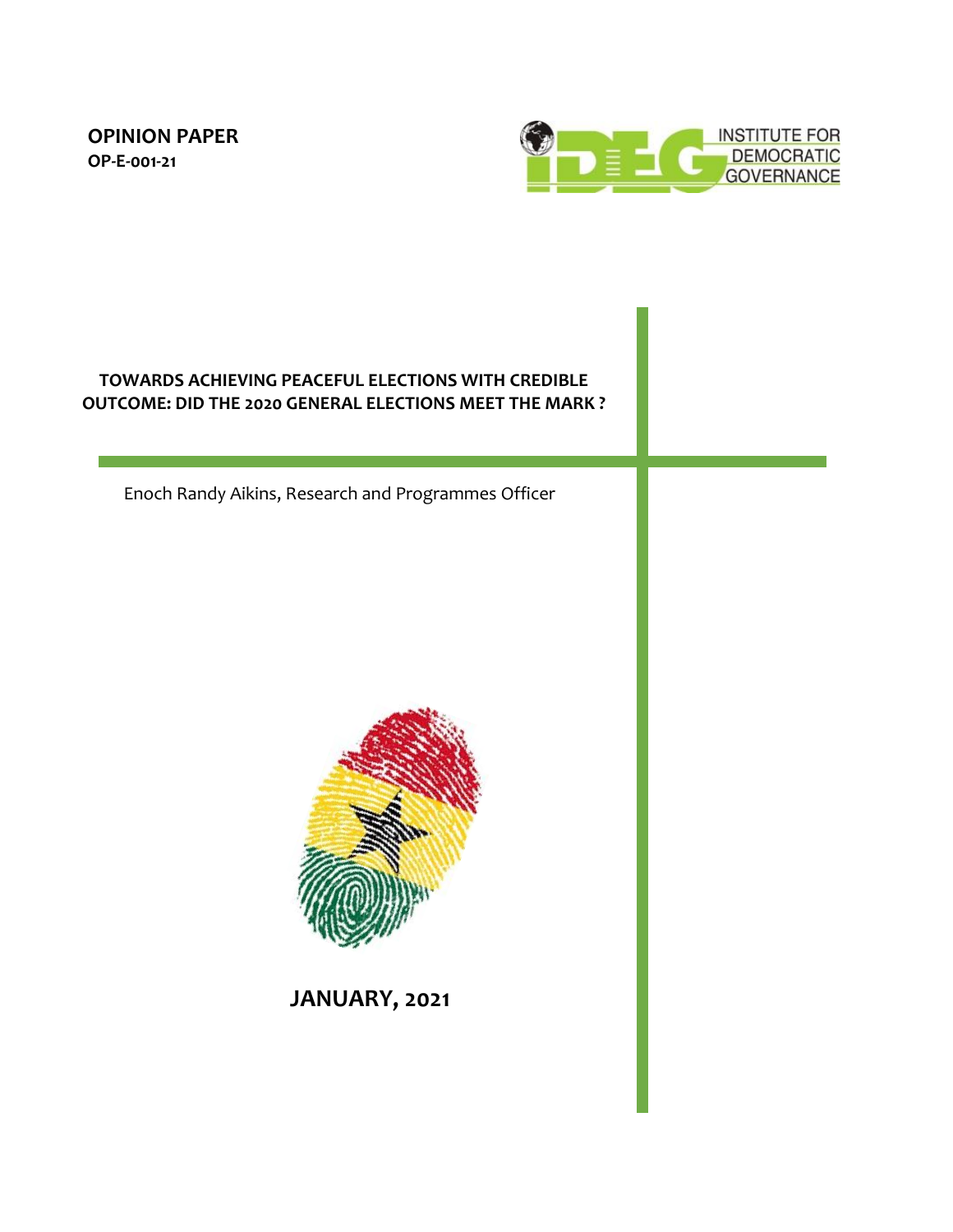### **1. Introduction**

Over the years, Ghana has been applauded globally for her track record of conducting peaceful elections with credible outcomes. The Fourth Republic, which began in 1992 and is marked with the return of constitutional rule, has seen the conduction of seven successive presidential and parliamentary elections, without any major hiccup. Ghana, on  $7<sup>th</sup>$  December 2020, undertook its  $8<sup>th</sup>$ successive presidential and parliamentary elections under its fourth constitutional republic, with the goal of electing a new crop of leaders for the next tenure of governance and administration (i.e. 2021  $-2024$ ).

However, the electoral processes were characterized by several allegations and accusations from the political parties especially the National Democratic Congress (NDC). Consistently, the major opposition party, NDC has alleged the connivance of the Electoral Commission (EC) with the ruling New Patriotic Party (NPP) with the aim of rigging the elections in the favor of the NPP, a claim which both the EC and the NPP have denied vehemently. The pre-election period was marked with a series of protests, demonstrations, court actions, press conference mostly by the opposition NDC on the electoral processes. It must be put on record, however that previous elections have all seen their fair share of allegations of bias by the EC in favor of the ruling party.

Nonetheless, it should not be taken for granted that holding peaceful elections with credible outcomes that satisfy all parties involved is a very critical democratic principle. This feat can only be achieved when elections held are free, fair, transparent, void of any form of violence with credible results that augurs well with all parties involved. This brings to the fore the need to hold the various election stakeholders accountable for all electoral events. This is particularly important when these stakeholders make pledges and allegiance that give clear indications of their readiness to play their part very effectively and efficiently, in ensuring that the processes are smooth, peaceful, and a true reflection of the will of the people of the country.

Typically, the EC, Ghana Police Service and several other parties including presidential candidates of the various participating parties, pledged their unflinching support to a peaceful electoral process, prior to elections. It is in this vane that this paper seeks to examine the 2020 general elections against the litmus test of free, fair, transparent, peaceful, and credible elections.

### **2. Free**

An election is considered free if all eligible voters, as part of their electoral right to exercise their franchise do so freely without any form of fear, intimidation, or restrictions in a secret ballot and with the provision of adequate security. Again, if the operations of the media and other accredited local and international observers are not curtailed in any unscrupulous form, it augments to the declaration of an election as free.

Generally, the 2020 presidential and parliamentary elections were largely free, as the electorate in several polling stations enjoyed the liberty of voting without any form of harassment or intimidation.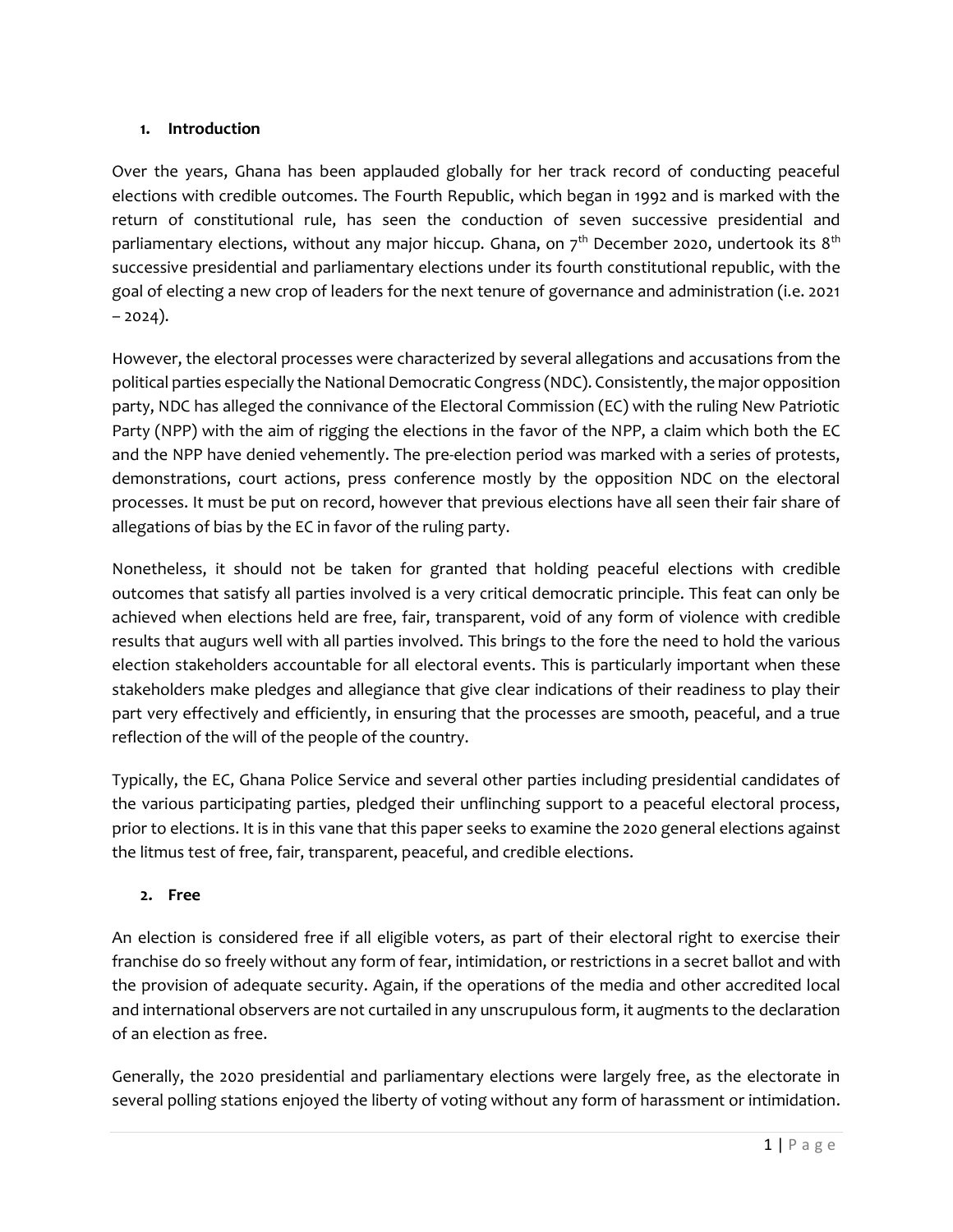Both media and accredited elections observers (local and international) covered the elections without any restrictions or intimidations. There was also adequate security service provision through the police at various polling centers across the country, minimizing violence and fraudulent activities in the electoral process, and also ensure the safety of voters against the harassments of party thugs and hoodlums. However, the heavy deployment of the military in some constituency collation centers, as in the case of Techiman South during the collation process, resulting in the shooting and cold murder of innocent civilians is worth the mention since it does not account in any way for freeness in Ghana's elections.

## **3. Fair**

A fair election is characterized by the offering of equal rights and opportunities to all registered political parties and persons to contest for the elections on a leveled playing ground, without any kind of favoritism for any of the candidates by the electoral Commission. Also, fairness demands that all electorate are given equal right to register and vote, as well as ensuring that every legal vote counts. Elections in Ghana are based on the principle of universal suffrage, which entitles every eligible voter (18 years and above) the right to cast his or her ballot during general elections. This principle, as evident in previous elections have seen strict adherence in the 2020 general elections. The EC facilitated the entire process of ensuring that every registered voter was able to cast his or her vote.

However, the decision of the EC to disenfranchise the people of Santrokofi, Akpafu, Likpe and Lolobi (SALL) from participating in the parliamentary elections in the  $6<sup>th</sup>$  December press release does not indicate fairness in any possible way to the people of SALL. The situation raises more reason for concern especially taking into account the fact that the electoral commission, ahead of the polls (on 30<sup>th</sup> November 2020), assured the people that they will not be disenfranchised in any way. To add to that incident, there were some allegations leveled against the EC with regards to unequal treatment meted out to some of the candidates in the elections and their agents, by some constituency returning officers.

The issue of the request of recount by some party agents and candidates at the collation centers of some constituencies appears very pronounced amongst the several allegations leveled against the commission. While in some constituencies, the request for recount at the collation centers, although unlawful, was granted, yet in other constituencies, the law was upheld and candidates were denied recount at the constituency collation center, which is commendable. Moreover, the inability of the Commission to give a fair hearing to the complaints of the NDC before the declaration as reported, undermines the principle of fairness, with regards to elections.

### **4. Transparent**

When an election is transparent, it implies that each stage of the electoral process is open to public scrutiny. It could be noted in the 2020 elections that, whilst the voting and the counting procedures were more transparent, the collation procedure was short of some level of transparency, as most observers could not properly ascertain and monitor the collation of results properly. This has been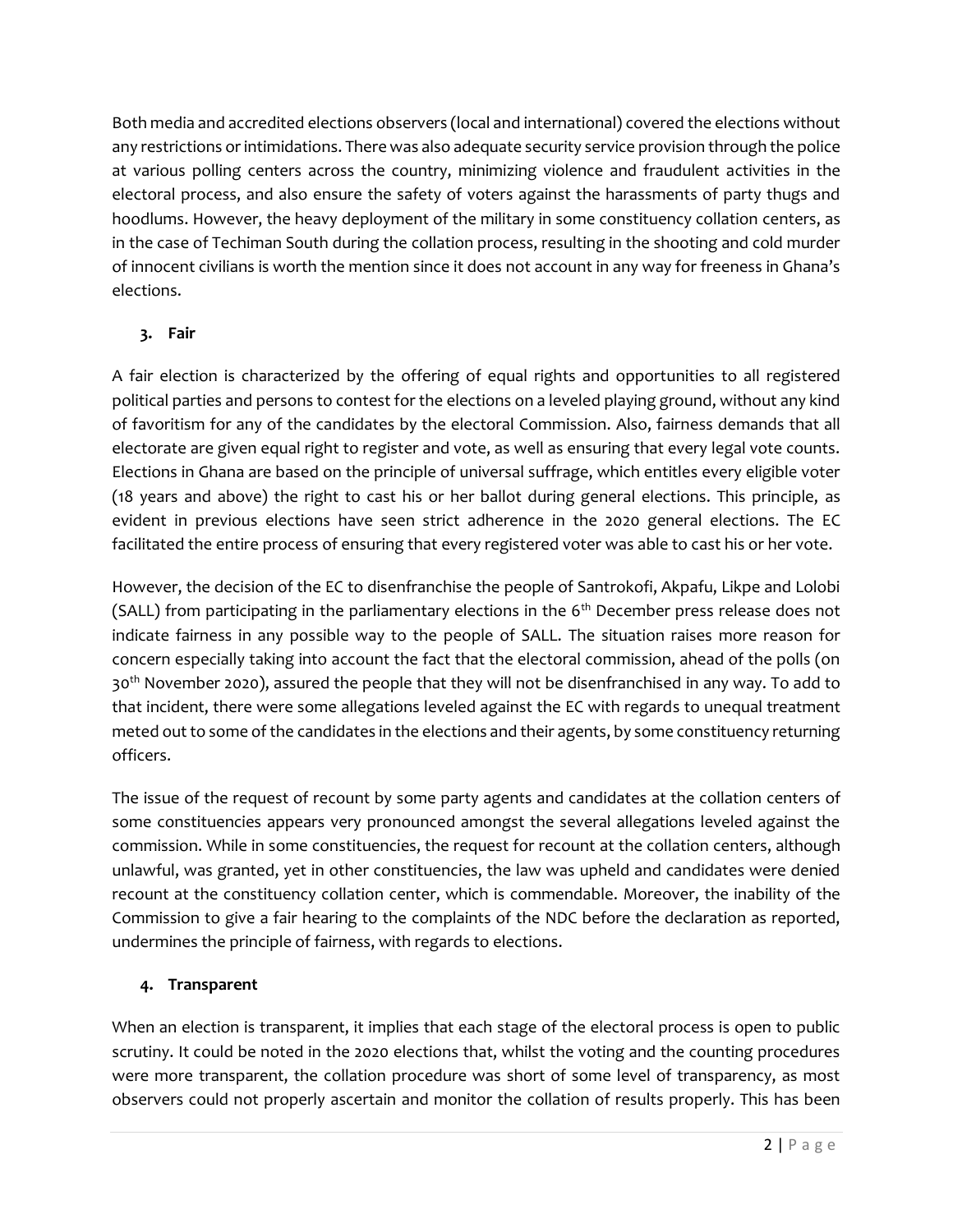corroborated by both local and international observers in their post-election reports, some of which are the EU Observer, CODEO and IDEG reports.

According to the EU Observer group, the lack of transparency in collation could be attributed to the lack of detailed procedure, inadequate facilities and overcrowding which prevented the clear viewing of the procedure by observers and party agents. The introduction of the regional collation centers during the 2020 general elections<sup>1</sup> did not help but made the situation worse as there was no clear indication of structures, personnel or even those that could be represented at the collation centers.

Another major loophole in the quest to attain transparency in the 2020 December polls is the unilateral decision by the EC to change the presidential results announced on  $9<sup>th</sup>$  December, 2020 without the involvement of the political parties. While the Commission's claim was that only the total valid votes changed, a critical examination reveals that votes obtained by candidates as declared by the EC also changed slightly. For instance, the total votes obtained by the presidential candidate of the NPP increased by 174 votes, while that of the presidential candidate of the NDC decreased by 1707 votes. The Commission is still yet to give clear explanation as to what accounted for the change in figures after it press declaration on the  $9<sup>th</sup>$  of December, 2020.

### **5. Peaceful**

Over the years, Ghana has been commended for her peace-loving nature. The pre-election period saw a lot of messages that emphasized the need for peace before, during and after the elections. Several stakeholders, including the National Commission for Civic Education, Civil Society Organizations, Faithbased Organizations, and several eminent and well-meaning Ghanaians, sent out messages reiterating the need to go through the electoral period with a sense of peace and decorum. On  $4<sup>th</sup>$  December 2020, the two main contenders in the general elections were made to sign a Peace Pact under the auspices of the Institute of Democratic Governance (IDEG), at the Movenpick Ambassadorial Hotel. The Pact was convened by the National Chief Imam, the National Peace Council and the National House of Chiefs and was aimed at curbing election violence and eradicating political vigilantism from elections. The Ghana Police Service also used the platform to pledge their support to peace within the period of the elections.

A general overview of the elections proved that it was largely peaceful, with consideration on the voting process. However, the process recorded some incidents of violence, creating a dent on the democracy of the country. Although in most parts of the country, the voting process was generally peaceful, the counting and collation processes were characterized by some unfortunate incidents of violence, particularly in constituencies like Ewutu Senya East, Ablekuma Central, Savelugu, Techiman South and Odododiodoo. As of 9<sup>th</sup> December 2020, the police report on the elections indicated that were 21 incidents of electoral violence, 6 cases of gunshots leading to 19 injuries and 5 deaths. This

<sup>1</sup> Until the 2020 general elections, there were no regional collation centers. Results from the constituency centers were sent directly to the national strong room.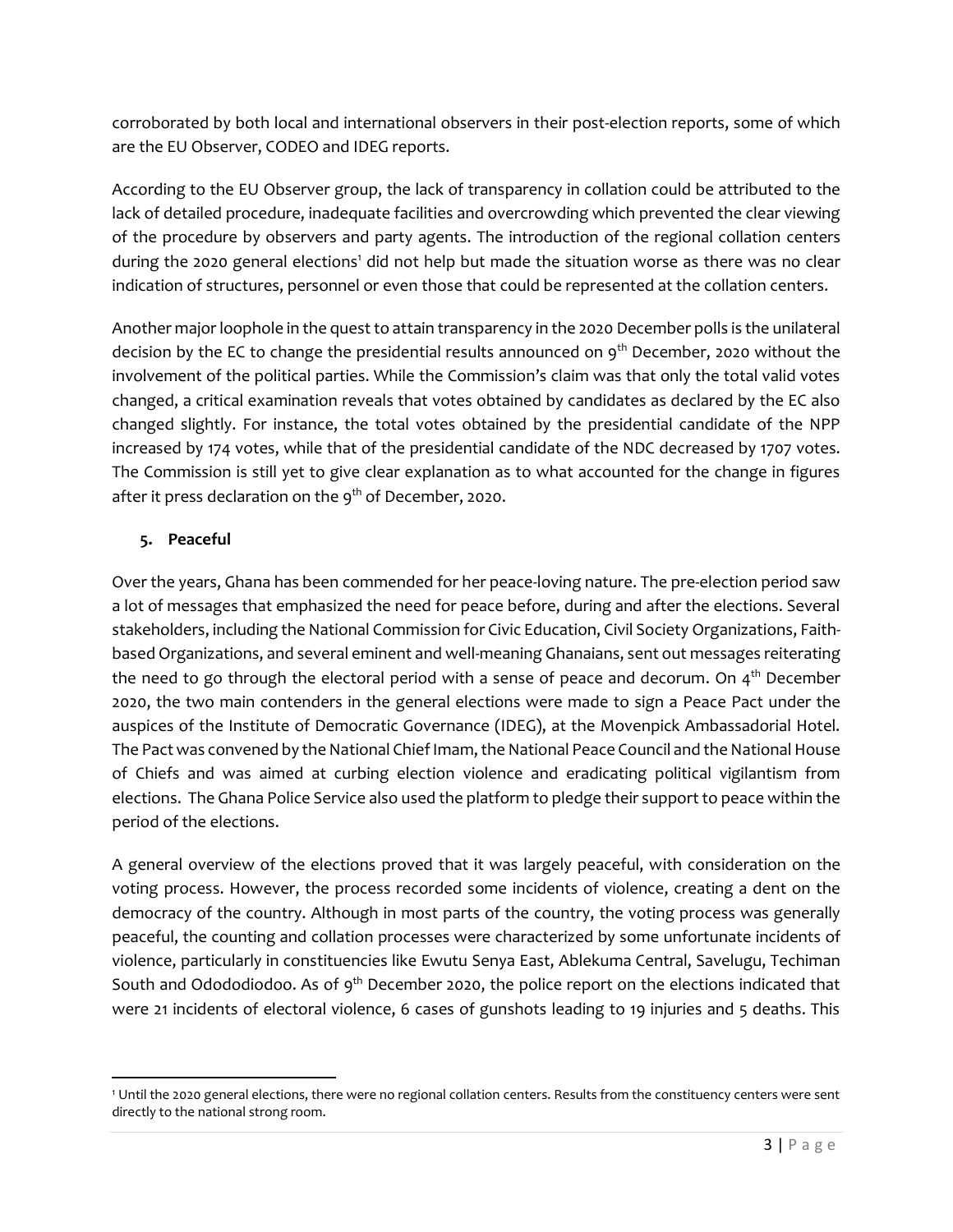does not go down well for a country which organized peaceful elections four years ago without any incidents of gunshots or death.

## **6. Credible**

A credible election is one that reflects the true will of the people. In a credible election, all parties are duly satisfied with results and are willing to accept it, however it turns out. The 2020 presidential and parliamentary elections are yet to satisfy this condition of credibility as there have been several contentions over the results being the true will of the people. The NDC has emphatically declared its unwillingness to accept the outcomes of the elections, with the claims that there were incidents of vote padding, over-voting, and the use of the military to reverse the electoral results. The NDC flag bearer has, in this regard, referred to the outcome of the election as flawed with fictitious results which do not reflect the true will of the people. The party and its sympathizers in an attempt to voice out their grievances have engaged in various protests and demonstrations across the country.

Consequently, the NDC has filed a petition at the Supreme Court requesting for a run-off for the 2020 elections. Again, the party is contesting results of parliamentary seats in some constituencies. The minority caucus in parliament has also petitioned the EC to collate or re-collate the results of the Techiman South constituency after it held a public declaration to claim the NPP had won the seat by a vote gap of 233 against the NDC. It is worth noting that, unlike the other constituencies, the collated results for the Techiman South parliamentary election have not been displayed on the commission's website.

Contrary to the public assertion that the NP is satisfied with the outcome of the elections, some statements made publicly by some of the party's leading members seem to suggest otherwise. Regardless of the satisfactory tone of the president in his victory speech which praised the outcome of the 2020 elections, leading members have given reasons to doubt this assertion. The party's General Secretary, Mr. John Boadu indicated that the party will contest the parliamentary results of 5 parliamentary seats in courts.

This statement has been corroborated by the deputy attorney general, Mr. Godfred Odame, who further names one of such seats to be contested as Savelugu in the Northern region of Ghana. Already the NPP's parliamentary candidate for Savelugu has filed a petition at the Tamale High Court challenging the validity of the results as declared by the EC. In addition to this, the campaign manager of the NPP, Mr. Peter Mac Manu has also alleged that there were incidents of vote padding in favor of the NDC presidential candidate. Clearly, this demonstrates that the two dominant parties in the general elections believe that the outcome of the elections as declared by the EC does not reflect the true will of the people.

The lack of credibility in the outcome of the 2020 presidential and parliamentary elections was exacerbated by the continuous changing of figures declared by the EC as final results of the elections. Subsequent to the  $9<sup>th</sup>$  December press declaration of the presidential results by the EC, the commission has made at least five different changes to the declared results. With several statements